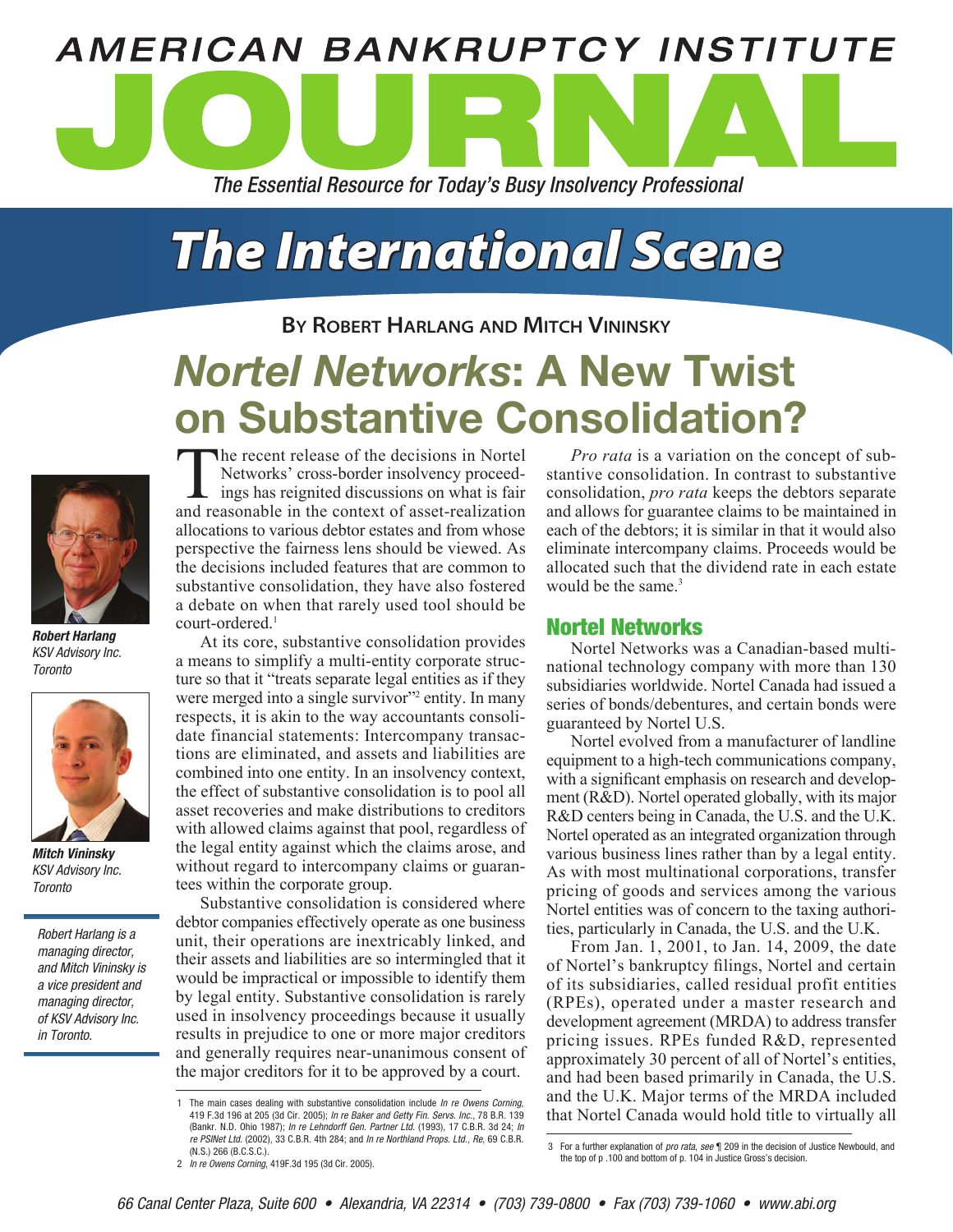patents<sup>4</sup> and that the RPEs would receive licenses on the patents that were perpetual, royalty-free, exclusive in the jurisdiction in which they had exclusive right to operate, and nonexclusive in jurisdictions where no exclusive licenses were issued. The licenses would be limited to the production/ sales of Nortel products/services.

#### Restructuring and Sale of Assets

Early in the insolvency process, after abandoning its intention to continue as a downsized ongoing business, Nortel embarked on a process to realize on its assets by selling (1) various business lines; (2) all remaining intellectual property patents (called "residual IP") not sold with the business lines; and (3) tangible assets in the various jurisdictions that were not part of the business lines (*e.g.*, real estate and cash, "debtor proceeds"). Many of the patents were used by more than one RPE or in more than one business line, and there was uncertainty about the rights/restrictions of the license. As a result, Nortel Canada and the RPEs entered into agreements that, among other things, terminated the licenses and entitled the RPEs to share in the proceeds. This arrangement permitted Nortel's assets to be monetized in a dispute-free manner and the issue of allocation to be determined later.

On the sale of the business lines, Nortel Canada granted either an assignment of the patents, or a nonexclusive license to use the patents, to the respective purchaser. The sale of the business lines consisted of tangible assets (accounts receivable, work-in-process, fixed assets, etc.) and IP (patents, licenses of patents, customer relations and workforce in place). The major portion of the proceeds was attributable to its IP. The net proceeds of the sales of the business lines was approximately \$2.8 billion.

The residual IP consisted of the patents that had not been sold to purchasers of the business lines, but rather had been licensed to one or more purchasers of the business lines. The proceeds from the sale of the residual IP was \$4.5 billion. The combined sale proceeds of the business lines and the residual IP totaled \$7.3 billion. The funds remaining from the debtor proceeds was approximately \$1.7 billion. Six parties were the main participants in the litigation to allocate the sale proceeds and debtor proceeds: (1) the CCAA monitor (on behalf of Nortel Canada); (2) the Canadian Creditors' Committee (primarily representing the Canadian current and former employees and pension administrators — hereinafter, CCC); (3) Nortel U.S.; (4) the ad hoc committee of bondholders; (5) Nortel Europe, Middle East and Africa (Nortel EMEA); and (6) U.K. pension claimants (UKPC).

Notwithstanding negotiation and mediation attempts, the stakeholders did not reach a settlement on how to allocate the proceeds of realization, particularly with respect to proceeds of the IP included in both the business lines and the residential IP. This inability to allocate the proceeds was primarily due to the fundamental differences in interpretation of the MRDA.

#### **Positions**

Nortel Canada stated that the sale proceeds should have been allocated based on the value of the property

rights of each Nortel debtor.<sup>5</sup> Nortel Canada advocated that all of the patents were owned by Nortel Canada and that the licenses granted to the RPEs were of limited value because they were restricted to the sale/production of Nortel products. Sales of the business lines were to third parties (*e.g.*, Ericsson) that would be integrating the business lines into their own businesses and would not be selling Nortel products. Accordingly, Nortel Canada noted that it should have been allocated the majority of the sale proceeds.

The CCC generally supported the position of Nortel Canada, but, as a fallback position, also suggested an allocation that would have resulted in the same recoveries for creditors of each Nortel debtor.

Nortel U.S. noted that the sale proceeds should have been allocated based on the fair market value (FMV) of the assets being sold, including the FMV of the licenses that had been terminated. Nortel U.S. advocated that the licenses were extremely broad (perpetual, exclusive for its jurisdiction and royalty-free), which effectively provided the RPE beneficial ownership of the patents in its exclusive territory and resulted in the licenses' FMV having the greatest proportion of the IP value. In addition, Nortel U.S. asserted that because the U.S. market was by far the largest market for Nortel products, it should receive the largest portion of the sale proceeds.

The bondholders generally supported Nortel U.S.'s position. However, Nortel EMEA advocated that the proceeds from the IP should be allocated based on the relative contributions of each Nortel entity to the creation of the IP. This would basically be done by allocating the IP proceeds proportionately to the R&D expenditures incurred by each of the Nortel debtor groups. Finally, the UKPC's position was that Nortel was an integrated organization, and as such, each creditor, regardless of which debtor it may have had a claim against, should receive the same *pro rata* distribution.

The positions of Nortel Canada and Nortel U.S. suggested polar opposite results. Nortel Canada suggested that it receive 83 percent and Nortel U.S. receive 14 percent of the sale proceeds. Nortel U.S. suggested that it receive 73 percent and Nortel Canada receive 11 percent of the sales proceeds. The UKPC's position came closest to resembling substantive consolidation.

#### **Decisions**

Decisions were rendered by Mr. Justice Frank J. C. Newbould<sup>6</sup> and Hon. **Kevin Gross**<sup>7</sup> following the joint hearing over a 21-day period. First, out of the sale proceeds, each Nortel estate (*i.e.*, Nortel Canada, Nortel U.S. and Nortel EMEA) would be entitled to receive a share relative to the claims allowed against such estate, namely the percentage that all allowed claims against that Nortel estate is to the total allowed claims against all the Nortel estates. Second, the allowed claims would include intercompany claims (including a \$2 billion claim by Nortel U.S. against Nortel Canada that the courts had approved) but would exclude a

motions-reconsideration-70615.pdf.

<sup>4</sup> For the purposes of this article, the terms "patents" and "intellectual property" are used interchangeably.

<sup>5</sup> For the purposes of this article, Nortel Canada, Nortel U.S. and Nortel EMEA are each referred to as a Nortel debtor and collectively as the Nortel debtors.

<sup>6</sup> *See* www.canlii.org/en/on/onsc/doc/2015/2015onsc2987/2015onsc2987.html?searchUrlHash=AAAAAQ AGbm9ydGVsAAAAAAE&resultIndex=13. 7 *See* www.deb.uscourts.gov/sites/default/files/opinions/judge-kevin-gross/nortel-memorandum-order-re-